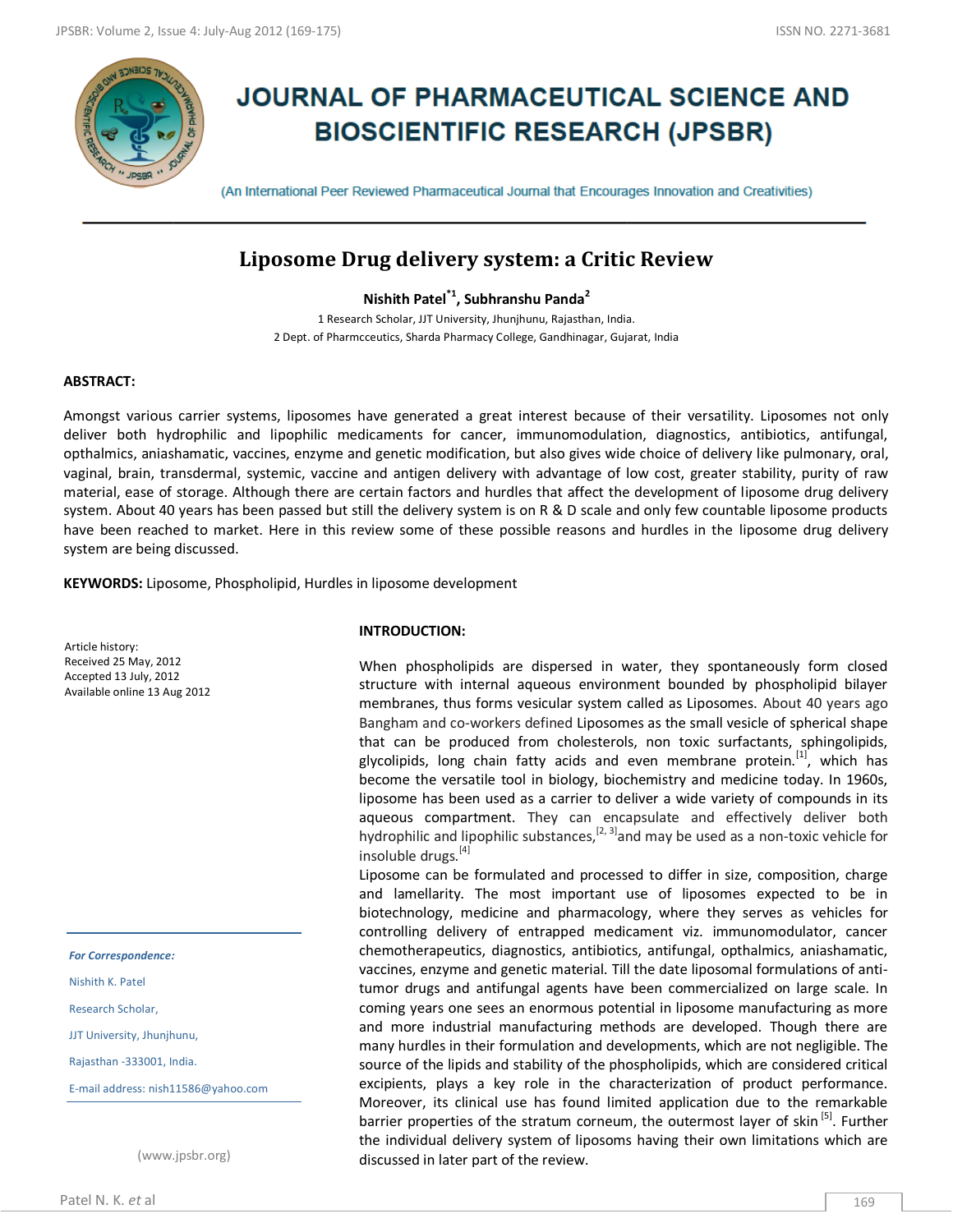# **LIPOSOME RAW MATERIALS [5, 6]**

Various lipids and amphiphiles are available as liposome raw materials or additives that are required for the formation of lipid bilayers.

# **Phospholipids:**

# **Natural Phospholipids:**

Phosphotidylcholine, Phosphotidylserine, Phosphotidylethanolamine, Phosphotidylinositol

# **Synthetic Phospholipids:**

1, 2-Dilauroyl-sn-Glycero-3-Phosphocholine (DLPC); 1, 2-Dioleoyl-sn-Glycero-3-[Phospho-L-Serine] (Sodium Salt) (DOPS); Dipalmitoylphosphotidylcholine, Distearoylphosphotidylcholine; Dipalmitoylphosphotidylserine, Dipalmitoylphosphotidylglycerol; 1,2-Dilauroyl-sn-Glycero-3-Phosphocholine (DLPC)

# **Unsaturated:**

1-Stearoyl-2-Linoleoyl-sn-Glycero-3-[Phospho-L-Serine] (Sodium Salt)**;**  Dioleaylphosphotidylcholine

**Sphingolipids:** Shingomyelin

**Glycosphingolipids:** Gangliosides

# **Steroids:** Cholesterol

**Polymeric material**: Lipids conjugated to diene, methacrylate,& thiol group

**Charge-inducing lipids:** Dioctadecyldimethyl ammonium bromide/chloride (DODAB/C)**;** Dioleoyl trimethylammonium propane (DOTAP)

**Other Substances:** Stearylamine & Dicetylphosphates, Polyglycerol & polyethoxylated mono & dialkyl amphiphiles

# **PREPARATION OF LIPOSOMES:**

There are mainly two mechanisms of vesicle formation.

# **a) The budding theory.**

- $\triangleright$  Stress induced hydration of phospholipids.
- Organization in to lamellar arrays.
- $\triangleright$  Results in to budding of lipid bilayer leading to down sizing. (Figure 1)

# **b) The bilayer phospholipids theory.**

- $\triangleright$  Liposomes (lipid vesicles) are formed when thin lipid films or lipid cakes are hydrated and stacks of liquid crystalline bilayers become fluid and swell.
- $\triangleright$  The hydrated lipid sheets detach during agitation and selfclose to form large, multilamellar vesicles (LMV).



**Figure 1** the budding theory



**Figure 2** Mechanism of vesicle formation.

 $\triangleright$  Once these particles have formed, reducing the size of the particle requires energy input in the form of sonic energy (sonication) or mechanical energy (extrusion).(figure 2)

In the early 1980s the quality of lipids of several suppliers could vary considerably; both in quantitative and qualitative terms. Nowadays, a few suppliers provide the global market with high-quality products. Quality is ensured by improved purification schemes, the introduction of validated analytical techniques and a better insight into lipid degradation mechanisms. But still selection of proper lipid depends on few factors.

# **FACTORS AFFECTING SELECTION LIPID:**

I. **Phase transition temperature:** When developing a new product, procedure, or method, controlling the transition temperature of the lipid could be useful. The phase transition temperature is defined as the temperature required to induce a change in the lipid physical state from the ordered gel phase, where the hydrocarbon chains are fully extended and closely packed, to the disordered liquid crystalline phase, where the hydrocarbon chains are randomly oriented and fluid.<sup>[7]</sup> Choosing a high transition lipid where the lipid vesicle would always be in the gel phase would provide a nonleaky packaging system. Alternatively, a lipid with a transition temperature between the starting temperature and the ending temperature of the system would provide a means of releasing packaged material as the lipid passes through its phase transition temperature and the vesicle becomes leaky. Also, one should consider how the transition temperature of the lipid could impact the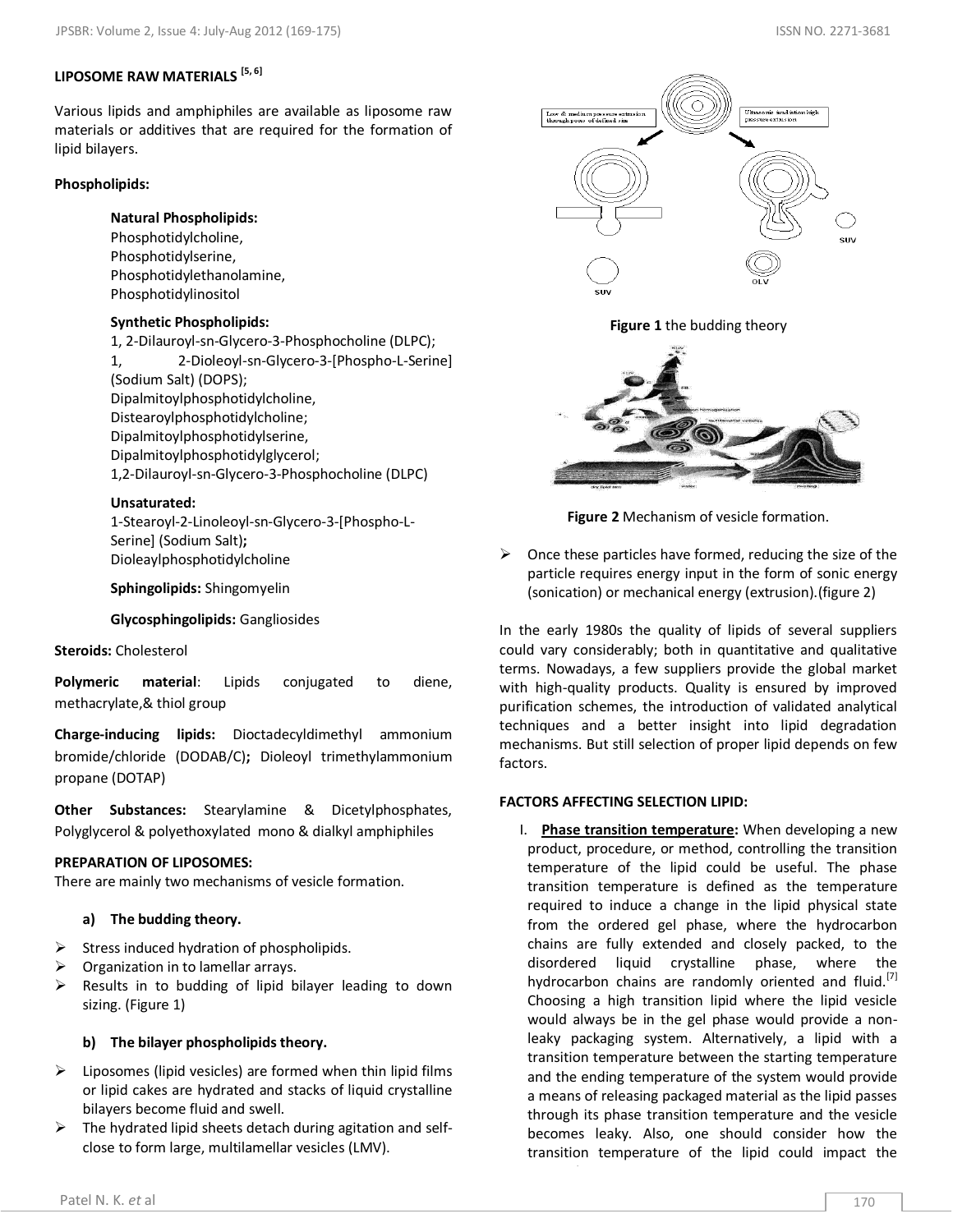processing steps. Using a high transition lipid when filtration is necessary could present some technical problems.

- II. **Charge:** The charge may provide a special function for the membrane. Several steps of the blood coagulation cascade require a lipid membrane. The assembling of protein aggregates on the surface of platelets requires a negatively charged surface. For the conversion of prothrombin to thrombin, not only does it require a negative surface, the requirement is somewhat specific, limited to phosphatidylserine (PS) and phosphatidic acid (PA).[8] Coagulation proteins bind as tightly to negatively charged surfaces containing phosphatidylglycerol and phosphatidylinositol as they do to PS or PA membranes, however, the activity is only a fraction of that obtained with PS or PA membrane. Therefore, in some systems, not only must the charge requirement be satisfied, the system specificity for a particular species must be satisfied.
- III. **Lipid mixture:** In many case, a single lipid species is not sufficient to yield the exact physical properties needed for a particular system, or does not adequately mimic the natural system for which it is intended to reproduce. For these issues, consider a complex lipid mixture composed of two or more individual lipid species, the composition designed to create or reproduce a particular charge ratio, unsaturation ratio, phase transition temperature, or biological function. To reproduce the function of native brain tissue extracts, a blend of synthetic lipids (dioleoyl acyl composition) in the ratio 5:3:2 (wt %), PE: PS: PC, has been found to be satisfactory.<sup>[9]</sup> This represents the general phospholipid composition of most brain tissues.

#### **STABILITY CONSIDERATION OF LIPOSOMES**

The stability of liposomes is of major concern in their development of pharmaceutical applications, includes physical, chemical and biological stability of liposomes.

**Physical stability:** The aggregation of liposomes may lead to fusion. This property depends on the bilayer constituents, particle size, ionic strength of medium, encapsulated drug and temperature. One can monitor it by visual inspection, light scattering and probe fluorescence technique. To induce optimum stability Lipid composition of the bilayer & pH of aqueous solvent can be adjusted Lyopilization and Proliposomes can also improve physical stability.

**Chemical stability:** This mainly includes about the stability of phospholipids. Major factors affecting the stability of phospholipids include hydrolytic and peroxidation reactions. Temperature, bilayer rigidity and pH are parameters that strongly influence hydrolysis kinetic of phospholipids. Eg. For phosphatidylcholine liposomes an optimum stability was found at pH 6.5. Peroxidation reactions can be avoided by selecting lipids with only saturated bonds, storage under inner environment, addition of antioxidants and chelating agents.

**Biological stability:** Major events responsible for destabilization of liposomes include protein binding and membrane fusion or simply aggregation and fusion. Liposome stability in blood and plasma- Destabilization is due to interaction with plasma proteins like albumin, globulin, and lipoproteins. The pH of the blood also affects the stability of pH sensitive liposomes. Stability of liposomes in GIT- affected by-Low pH of gastric environment, Degradation by phospholipases, surfactants, and bile salts present in intestinal environment.

#### **SHELF- LIFE**

In Liposome shelf-life may be limited as it depends on the lipid species used in the formulation. This is because of two factors. First is physical instability where drug leakage from or through the bilayer and liposome aggregation or fusion. Second is chemical instability in which oxidation of unsaturated acyl groups or hydrolysis of the ester bonds.

Lipids from biological sources (e.g., egg, bovine, or soybean) typically contain significant levels of polyunsaturated fatty acids and therefore are inherently less stable than their synthetic counterparts.

Stability issues due to hydrolytic degradation are a general problem with lipid products. Aqueous formulations of drug products tend to be less stable since the presence of excess or bulk water leads to rapid hydrolytic degradation in lipid preparations. Oxidation can be prevented by excluding oxygen from the injection vial, by addition of an anti-oxidant (e.g. vitamin E) or by selection of saturated acyl-chains in the phospholipid.

Minimizing hydrolysis is possible by selecting an environmental pH of 6.5 and low temperatures. If those conditions cannot be met, (freeze) drying may be considered. Liposomes can be successfully freeze dried if the proper lyoprotectant is used and proper freeze-drying conditions are chosen. Disaccharides are excellent lyoprotectants. They prevent aggregation and fusion upon reconstituting the cake.

#### **SCALE-UP:**

Most of methods are useful for only lab-scale liposome preparation. If possible, the use of a high shear homogenizer for the production of small vesicles is a first choice. No organic solvents are required to dissolve the lipids first, nor are detergents necessary to hydrate the lipids, and there is easy access to the appropriate (commercially available) equipment. The leakage **problem** is one of the limiting factors in commercial development of liposome products. Nevertheless, limited success was attained to improve the long-term retention of encapsulated solutes by freeze-drying which make product further costlier <sup>[11]</sup>.

Further issues that are related to the parenteral administration of liposomes are the product sterility and the absence of pyrogens. The preferred way of sterilizing liposomes is by autoclaving. This is a realistic option; if the pH conditions are optimal, the drug is heat stable and lipophilic. Otherwise, reliance on filtration through membranes with 0.2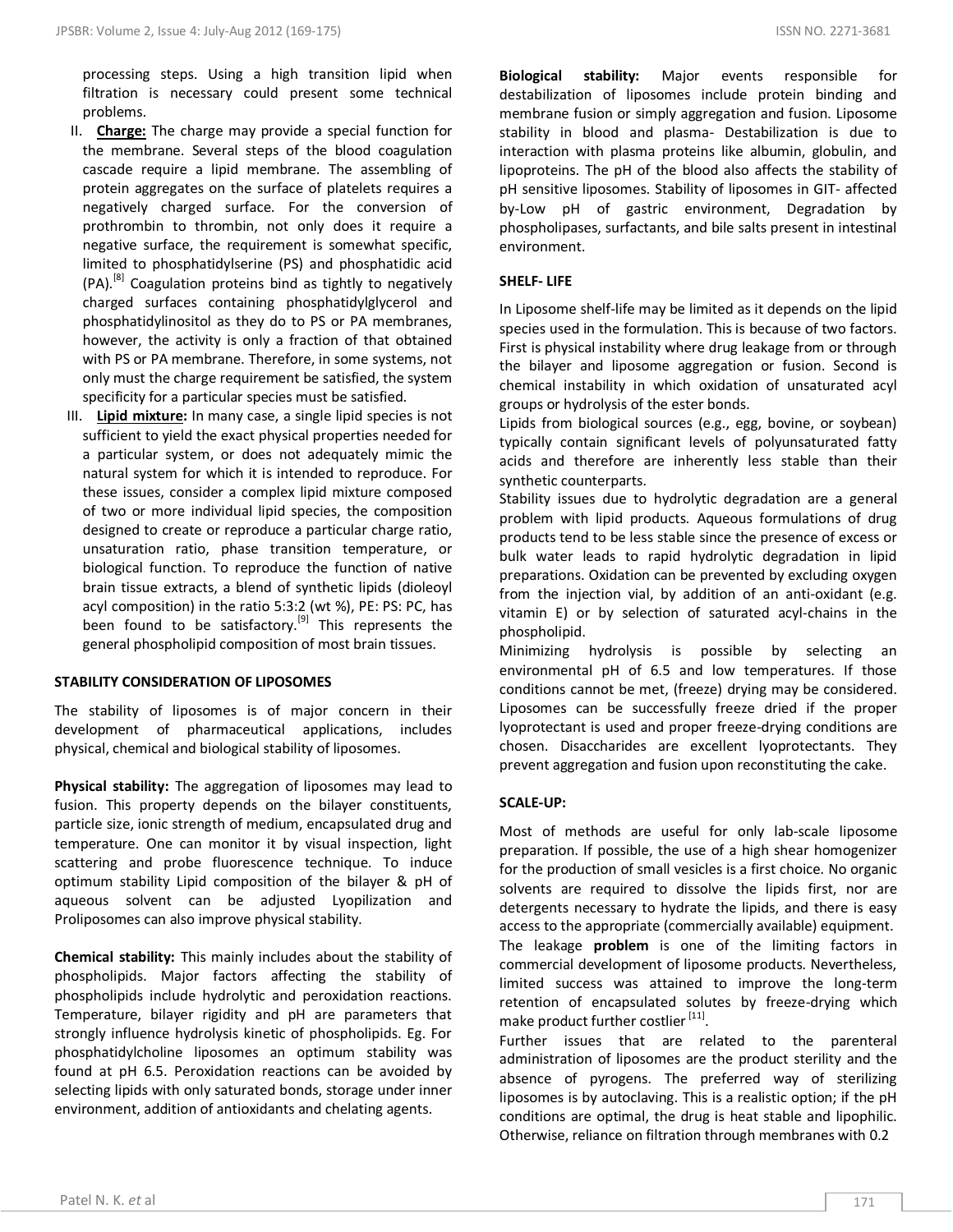#### **Safety data:**

For the present generation of pharmaceutical liposomes containing highly potent drugs with a narrow therapeutic window (e.g. cytostatics and fungicides) no safety problems directly related to the liposomes have been observed.However, changes in their side-effect profile may occur. For example, the 'hand-and-foot' syndrome (see below) observed after administration of long-circulating doxorubicin liposomes is not found after

administration of free doxorubicin in standard protocols <sup>[12]</sup>.

## **Physicochemical properties:**

Liposome behavior *in vitro* and *in vivo* strongly depends on their size, bilayer rigidity, charge and morphology (i.e. unilamellar, multilamellar, multivesicul<sup>[10]</sup>. Therefore, a full physicochemical characterization of pharmaceutical liposomes is required in early stages of research. In a later development stage, the outcomes of the listed quality control assays can be used to obtain regulatory approval for the liposome product. A selection can then be used to ensure batch-to-batch consistency.

#### **Pay load:**

After finishing the hydration stage of the liposome preparation process, non- liposome-associated drug is removed. Polar drugs and drugs that don't have an electric charge opposite to the (usually negatively charged) bilayer show poor encapsulation after hydrating the lipids: there 'a pay load' is problematic.

# **LIPOSOME CHARACTERIZATION AND CONTROL**

- $\triangleright$  The quality control parameters for pharmaceutical liposomes include chemical characterization, physical characterization and biological characterization.
- $\triangleright$  Chemical characterization focuses on the quality of raw materials and prepared liposomes.
- $\triangleright$  The following chart shows the parameters to be characterized and the factors that influence the characteristics. (figure 3)

#### **LIPOSOMAL DRUG DELIVERY SYSTEM**

Liposomes have shown great potential as versatile drug delivery systems to deliver numerous bioactives. These include proteins, peptides, antineoplastic agents, antibiotics, and antiviral drugs

**Oral delivery:** Oral liposome drug delivery has been the subject of much suspicion. The use of liposomes as oral drug delivery system is difficult due to the poor stability of the vesicles under the physiological conditions typically found in the GI tract and binding to specific sites. Transport via



**Figure3** liposome characterization and control

paracellular and transcellular routes from normal epithelial tissue or Peyer's patches leads to different outcomes of drug delivery and immunization, respectively. Nevertheless, there are manifold studies and recent publications that indicate the potential of phospholipid-based liposomes to enhance the bioavailability of poorly soluble and low-bioavailability drugs,<br>including peptides and proteins.<sup>[13]</sup> Polymerized, including peptides and proteins. $[13]$  Polymerized, microencapsulated, and polymer-coated liposomes have all increased the potential of oral liposomes.

**Rogers et al [14]** explains the potential of liposomes in oral drug delivery. Polymerized, microencapsulated, and polymercoated liposomes have all increased the potential of oral liposomes. Using targeted liposomes and a greater understanding of their cellular processing will ultimately lead to effective therapies from oral liposomes.

Guo et al.<sup>[15]</sup> formulate Cyclosporin A-lecithin vesicles with an incorporation of >98%, and did a comparative study with the marketed CyA-formulation Sandimmun Neoral® in rabbits proved both formulations to be equivalent after oral administration.

# **Transdermal delivery**

One of the most powerful approaches for transdermal drug delivery system is to encapsulate drugs in liposome to enhance delivery efficiency. This liposome-based drug delivery can essentially be applied to any drugs. Many liposomes have been formulated to deliver a variety of drugs into the body through diffusion across the skin layers. Though, application had been limited due to the barrier properties of the stratum corneum, the outermost layer of skin. The interest in designing transdermal delivery systems was relaunched after the discovery of elastic vesicles: transferosomes and ethosomes.

Ethosomes are noninvasive delivery carriers that enable drugs to reach the deep skin layers and/or the systemic circulation. Although ethosomal systems are conceptually sophisticated, they are characterized by simplicity in their preparation, safety, and efficacy a combination that can highly expand their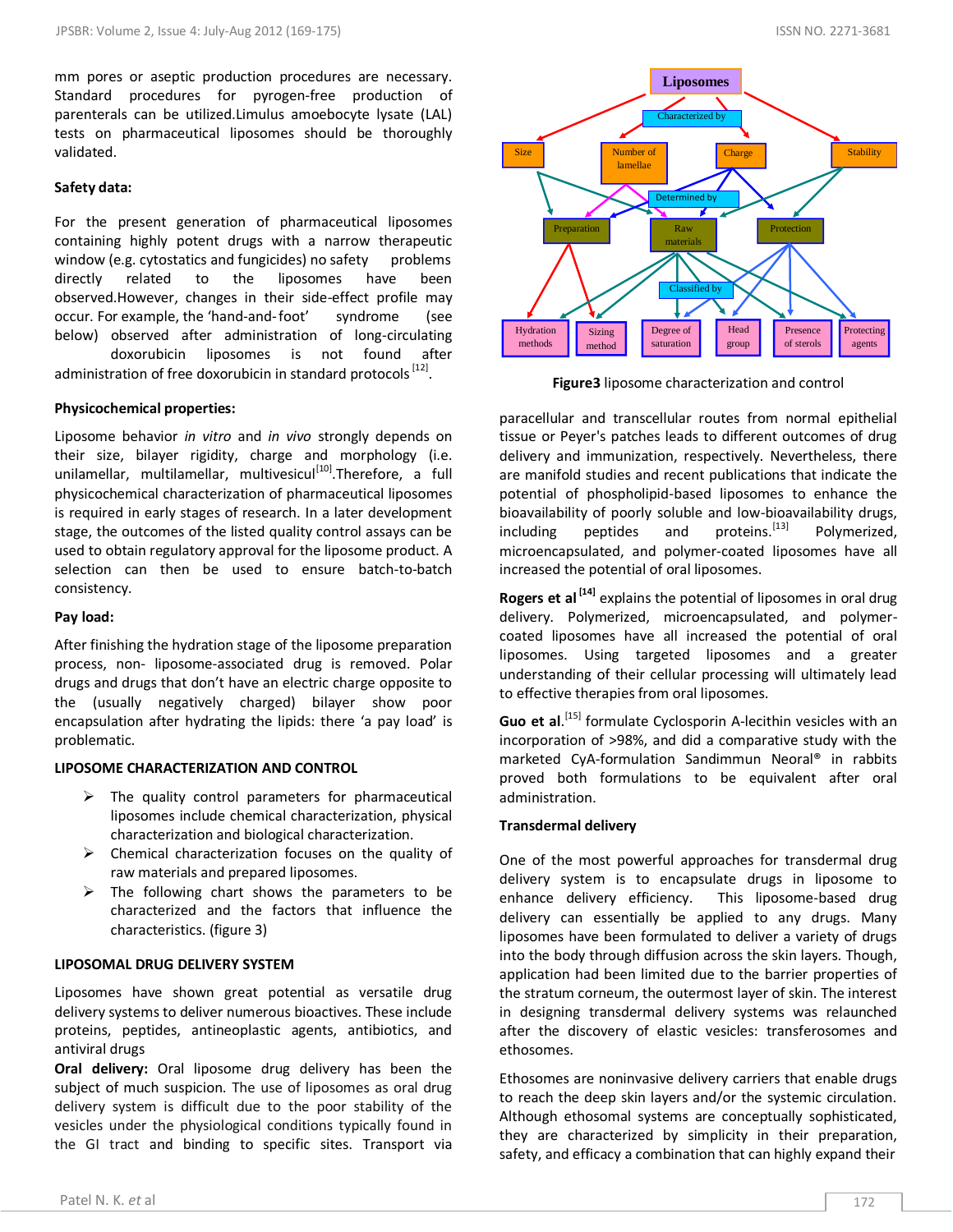application. Ethosomes are soft, malleable vesicles tailored for enhanced delivery of active agents Because of their unique structure, ethosomes are able to encapsulate and deliver through the skin highly lipophilic molecules such as cannabinoids, testosterone, and minoxidil, as well as cationic drugs such as propranolol and trihexyphenidil. Ethosomes are provides a number of important benefits including improving the drug's efficacy, enhancing patient compliance and comfort and reducing the total cost of treatment.<sup>[16]</sup>

In 1992 Ceve and coworkers developed vesicles composed of phospholipids as their main ingredient with 10-25% surfactant (sodium cholate) and 3-10% ethanol with high penetration efficiency because of deformability of those vesicles known as transfersomes. The surfactant molecules act as "edge activators", conferring ultradeformability on the transfersomes, which reportedly allows them to squeeze through channels in the stratum corneum that are less than one-tenth the diameter of the transfersome. where liposomes are too large to pass through pores of less than 50 nm in size, transfersomes up to 500 nm can squeeze through to penetrate the stratum corneum barrier spontaneously.

#### **Systemic delivery**

Intramuscular and subcutaneous Injection of a drug at an extravascular site leads depot formation to initiate a number of events that collectively make up the absorption process. **Jain** *et al [17]* prepared a multivesicular liposomal (MVL) drug delivery system comprising of Acyclovir Sodium, which forms a depot on intramuscular injection. The MVL provides control release of acyclovir for prolong period of timeand is advantagenious over oral route as the absorption is dose dependent and highly variable with a bioavailability ranging from 10% to 30%.

**Liu** *et al [18]* prepared Cationic liposomes to introduce gene into cells using a transfection reagent. The transfection efficiency of cationic liposomes depended upon the cationic lipid to DNA ratio, structure of cationic lipids, liposome composition, and particle size of lipid particles. The major advantage of systemic gene delivery over local injection is that many more sites and a greater number of cells in the body can be targeted. Thus, the successful development of lipid-based carriers for systemic transfection has a great potential for increasing the overall usefulness of lipid carriers in gene therapy.

# **Vaginal delivery**

Kang *et al [19]* present a dispersion of cationic liposomes in a thermosensitive vaginal gel delivery system of amphotericin B. Amphotericin B (AmB) is used in the treatment of fungal infections; however, its clinical use is limited by its toxic side effects. AmB-loaded cationic liposome gels were formulated with 1,2-dioleoyl-sn-glycero-3-phosphoethanolamine (DOPE), 1,2-dioleoyl-3-trimethylammonium-propane (DOTAP), and cholesterol (CH) at a molar ratio of DOPE:DOTAP:CH = 4:5:1 in thermosensitive gel composed of poloxamer 407 (P407) and poloxamer 188 (P188). The thermosensitive gel at the ratio of

P407:P188 = 15:15 (w/w) gelled at 37°C, approximating body temperature.

#### **Pulmonary delivery**

Targeted drug delivery to the lungs has evolved to be one of the most widely investigated systemic or local drug delivery approaches. This route also makes it possible to deposit drugs more site-specific at high concentrations within the diseased lung thereby reducing the overall amount of drug given to patients as well as increasing local drug activity while reducing systemic side effects and first-pass metabolism.

Lu *et al [20]* develop liposomal dry powder aerosols for protein delivery. In this study β-Glucuronidase (GUS) was used as a model protein to evaluate dry powder liposomes as inhaled delivery vehicles. Dimyristoyl phosphatylcholine:cholesterol (7:3) was selected as the liposome composition. The lyophilization of liposomes, micronization of the powders, aerosolization using a dry powder inhaler (DPI), and in vitro aerodynamic fine particle fraction upon collection in a twinstage liquid impinger were evaluated. The results demonstrate that milled liposome powders containing protein molecules can be aerosolized effectively at a fixed flow rate

#### **Brain delivery**

The delivery of therapeutic agents into the parenchyma of the brain is problematic because it has been virtually impossible to know with any certainty where infused material is going, and how much to infuse. Krauze *et al [21]* use liposomes loaded with Gadoteridol (GDL) as a tracer that allows us to follow infusions in real-time on magnetic resonance imaging (MRI). MRI allows precise tracking and measurement of liposomes loaded with markers and therapeutics. The review provides an overview of real-time delivery of liposomes to the central nervous system (CNS), and discusses the technical aspects of delivery, liposomes as colloidal systems of delivery, real-time distribution of liposomes in CNS, and quantification of liposome distribution. This data suggests that real-time monitoring of liposomal drug infusion is likely to improve outcomes of clinical trials where convection-enhanced delivery (CED) is being used to target drugs to specific brain structures through limitation of systemic toxicity and reduction of side effects.

Chen *et al* <sup>[22]</sup> developed a new drug carrier for brain delivery, lactoferrin-modified procationic liposome, and evaluated in vitro and in vivo. The procationic liposomes (PCLs) were neutral or negatively charged at physiological pH, and when they touched brain capillary endothelial cells with the help of a brain-targeting ligand, lactoferrin (Lf), they were changed into cationic liposomes (CL). The primary brain capillary endothelial cells (BCECs) were cultured to investigate the potential cytotoxicity and uptake of liposomes in vitro. An in vitro model of the blood-brain barrier (BBB), developed by the co-culture of BCECs and astrocytes (ACs), was employed to evaluate the ability and mechanisms of liposomes to cross endothelial cells. The liposome uptake by the mouse brain in vivo was detected by HPLC-fluorescence analysis. The results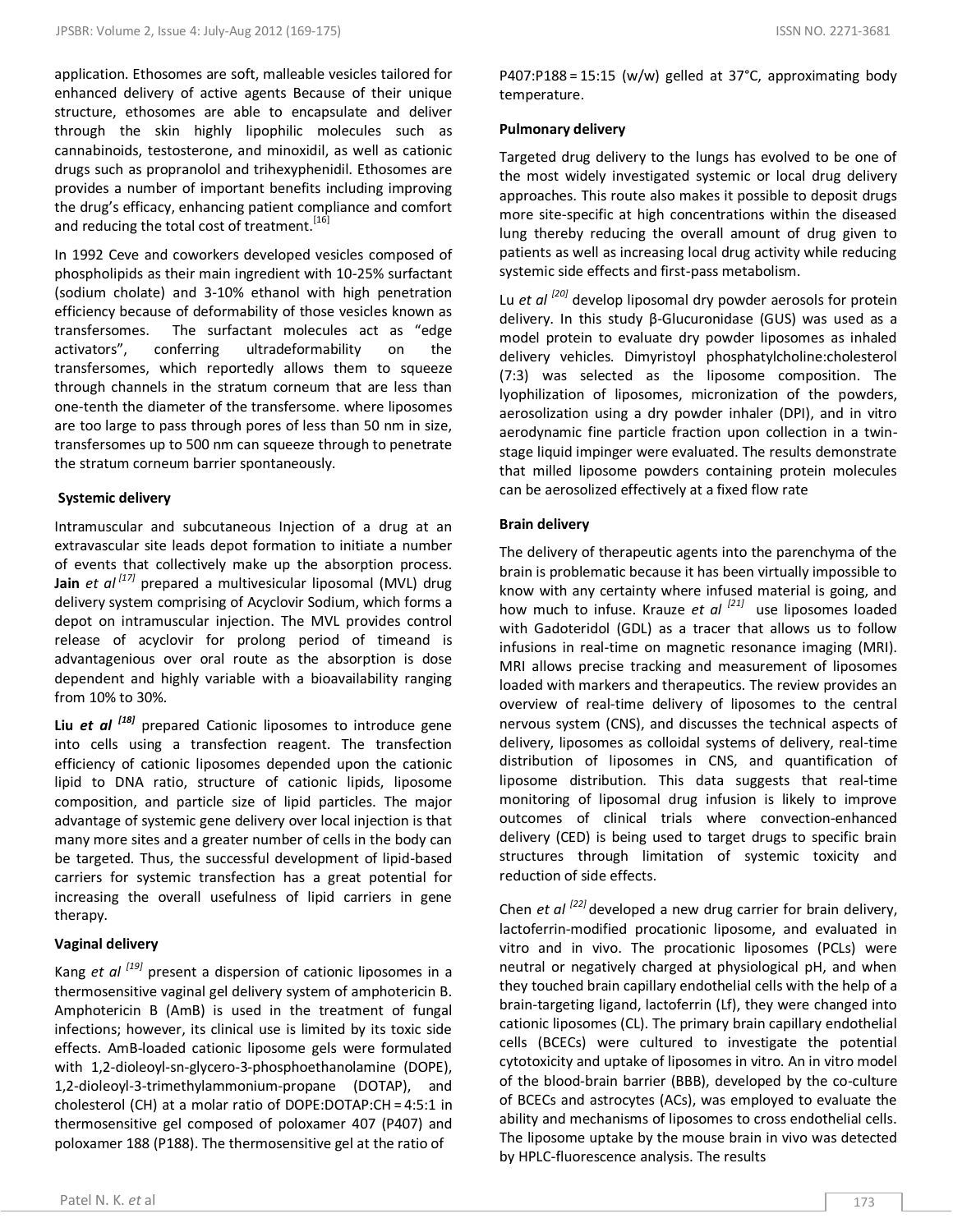indicated that compared with the conventional liposomes and CLs, PCL and Lf-PCLs showed an improved performance in the uptake efficiency and cytotoxicity.

#### **Vaccine and antigen delivery**

Oral vaccination requires an antigen delivery vehicle to protect the antigen and to enhance translocation of the antigen to the mucosa-associated lymphoid tissue. Liposomes have been widely exploited as antigen delivery systems for a variety of diseases

Nonionic surfactant vesicles formed from the self assembly of non-ionic amphiphiles in aqueous media resulting in closed bilayer. Shilpa *et* al *[23]* describes the protein or vaccine loaded niosomes using various combination of lipids, Surfactants, and solvents for Pulmonary delivery, Oral delivery, Vaginal delivery, Brain delivery, Transdermal delivery, Systemic delivery, Vaccine and antigen delivery with advantage of Low cost, Greater stability, Purity of raw material, Ease of storage.

Payne *et* at **[24]** reduces the problem associated with aqueous liposome dispersions by preparation of a dry product which is hydrated immediately before use, called as 'Proloposomes'. A dry, free-flowing granular product of amphotericine B was prepared which, on addition of water, disperses/dissolves to form an isotonic multilamellar liposomal suspension suitable for administration either intravenously or by other routes, resulted in a decrease in drug associated toxic side effects and often in an increase in efficacy and shelf life.

#### **OTHER HURDLES IN DEVELOPMENT**

Hurdles for in vivo application of virosomes  $^{[25]}$  as for recombinant viruses, a possible drawback for the application of virosomes for in vivo delivery of nucleic acids is their immunogenicity. Depending on the route of administration, virosomes are expected to induce the generation of HAspecific and Neuraminidase-specific antibodies, which could interfere with their efficacy upon repeated administrations. Moreover, the presence of antibodies induced by prior influenza infections or vaccination against influenza may hamper successful application of virosomes.

#### **Regulatory science of liposome drug products**

A safety concern in liposome formulation has draw serious attention in scientists**.** Lipid toxicity for blood component particularly RBC lysis, Presence of protein and lipoprotein for natural lipids, Residual solvent, Overload of RES, critical particle size as tail above 1 um may block capillaries also size affects RES uptake and tissue targeting, Stability problems during shelf-live and *in vivo*, Dose dumping via protein binding, sterility of final dosage form.

#### **REFERENCES:**

1. Bangham AD, Standish MM and Watkins JC. Diffusion of univalent ions across the lamellae of swollen phospholipids. J Mol Biol 1965; 13: 238–252.

- 2. Fielding MR. Liposomal drug delivery: advantages and limitations from a clinical pharmacokinetics and therapeutic perpective. Clin Pharmacokinet 1991; 21: 155– 164.
- 3. Akbarieh M, Besner JG, Galal A and Tawashi R. Liposomal delivery system for the targeting and controlled release of praziquantel. Drug Dev Ind Pharm 1992; 18: 303–317.
- 4. Lidgate DM, Felgner PL, Fleitman JS, Whatley J and Fu RC. Invitro and invivo studies evaluating a liposome system for drug solubilisation. Pharm Res 1988; 5: 759–764.
- 5. Vyas SP, Khar RK :Targeted and Controlled Drug delivery . CBS publisher, New Delhi
- 6. Jain N.K. Liposomes as drug carrier, In: Controlled and novel drug delivery. 2nd ed. CBS publisher, New Delhi, . p.304-52.
- 7. Small, D.M., Handbook of Lipid Research: The Physical Chemistry of Lipids, From Alkanes to Phospholipids, Vol. 4, Plenum Press, New York, 1986.
- 8. Jones, M.E., Lentz, B.R., Dombrose, F.A., and Sandberg, H., Comparison of the abilities of synthetic and plateletderived membranes to enhance thrombin formation, Thromb. Res., 39, 711, 1985
- 9. van den Besselaar, A.M.H.P., Neuteboom, J., and Bertina, R.M., Effect of synthetic phospholipids on the response of the activated partial thromboplastin time to heparin, Blood Coag. Fibrinol., 4, 895, 1993
- 10. Nagayasu, K. Uchiyama, H. Kiwada: The size of liposomes: a factor which affects their targeting efficiency to tumors and therapeutic activity of liposomal antitumor drugs: Advanced Drug Delivery Reviews:1999; 40, 75–87.
- 11. Sriram Vemuri, C. T. Rhodes Preparation and characterization of liposomes as therapeutic delivery systems: a review July 1995; 70, 2, 95-111.
- 12. L.D. Mayer, L.C.L. Tai, D.S.C. Ko, D. Masin, R.S. Ginsberg, P.R. Cullis, M.B. Bally, Influence of vesicle size, lipid procomposition, and drug-to-lipid ratio on the biological active of liposomal doxorubicin in mice, Cancer Res. 49 (1989) 5922–5930.
- 13. Gert Fricker & Torsten Kromp & Armin Wendel & Alfred Blume & Jürgen Zirkel & Herbert Rebmann & Constanze Setzer & Ralf-Olaf Quinkert & Frank Martin & Christel Müller-Goymann: ' Phospholipids and Lipid-Based Formulations in Oral Drug Delivery' Pharm Res (2010) 27:1469–1486.
- 14. Rogers JA, Anderson KE. 'The potential of liposomes in oral drug delivery.' Crit Rev Ther Drug Carrier Syst. 1998;15(5):421-80.
- 15. Guo J, Ping Q, Chen Y. Pharmacokinetic behavior of cyclosporine A in rabbits by oral administration of lecithin vesicle and Sandimmun Neoral. Int J Pharm. 2001;216:17– 21.